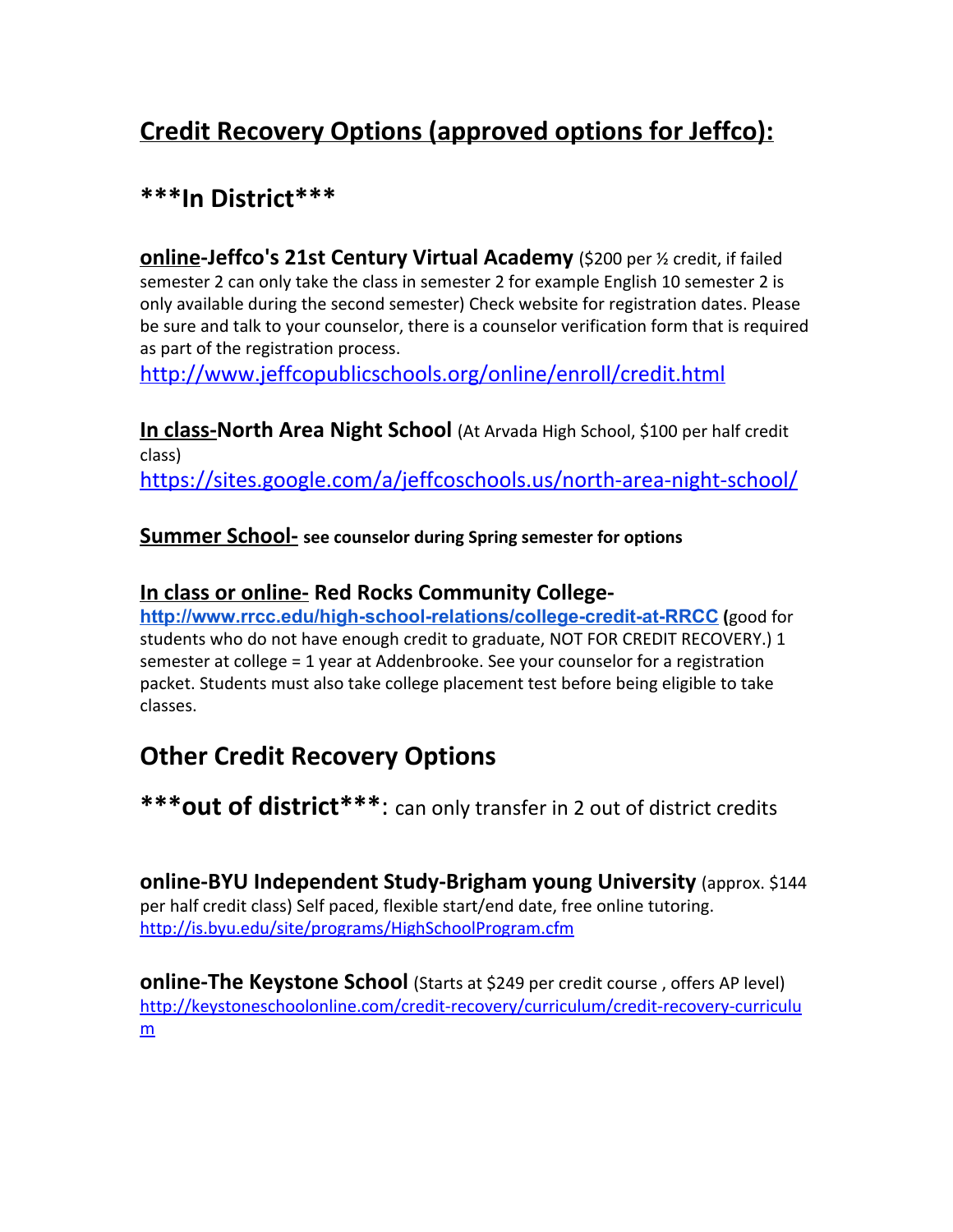### **\*see reverse side for other options for school\***

#### **Option Schools:**

**Brady High School**-Good option for students well behind in credits. Must attend information meeting —they literally lock the doors at 6 so advise to arrive 15-30 minutes early. See website for more info.

<http://www.bradyhs.org/>

**McLain High School-**Offer several programs for high school through age 21 **<https://sites.google.com/a/jeffcoschools.us/mclain-high-school/>**

**Emily Griffith High School**—Located in Denver –offer GED or HS Diploma and Technical Training

**<http://eghs.egtc.net/futurestudents/>**

#### **New America School**

**<http://newamericaschool.org/>**

#### **Hidden Lake High School**

**<http://www.adams50.org/Page/2304>**

#### **Gateway To College-FRCC**

**[https://www.frontrange.edu/programs-and-courses/high-school-pro](https://www.frontrange.edu/programs-and-courses/high-school-programs/gateway-to-college/faqs) [grams/gateway-to-college/faqs](https://www.frontrange.edu/programs-and-courses/high-school-programs/gateway-to-college/faqs)**

#### **Connections Learning Center-**This is for grades 7-9 only

CLC is accepting new students through the end of November. Student and parent(s) must attend one of the Information Sessions.

School staff should refer students via the CLC website "Refer a Student" on the left hand column.

[https://sites.google.com/a/jeffcoschools.us/connections-learning-cent](https://sites.google.com/a/jeffcoschools.us/connections-learning-center/home) [er/home](https://sites.google.com/a/jeffcoschools.us/connections-learning-center/home)

Respectfully,

Samantha Dobson Addenbrooke Classical Academy Dean of Student Services